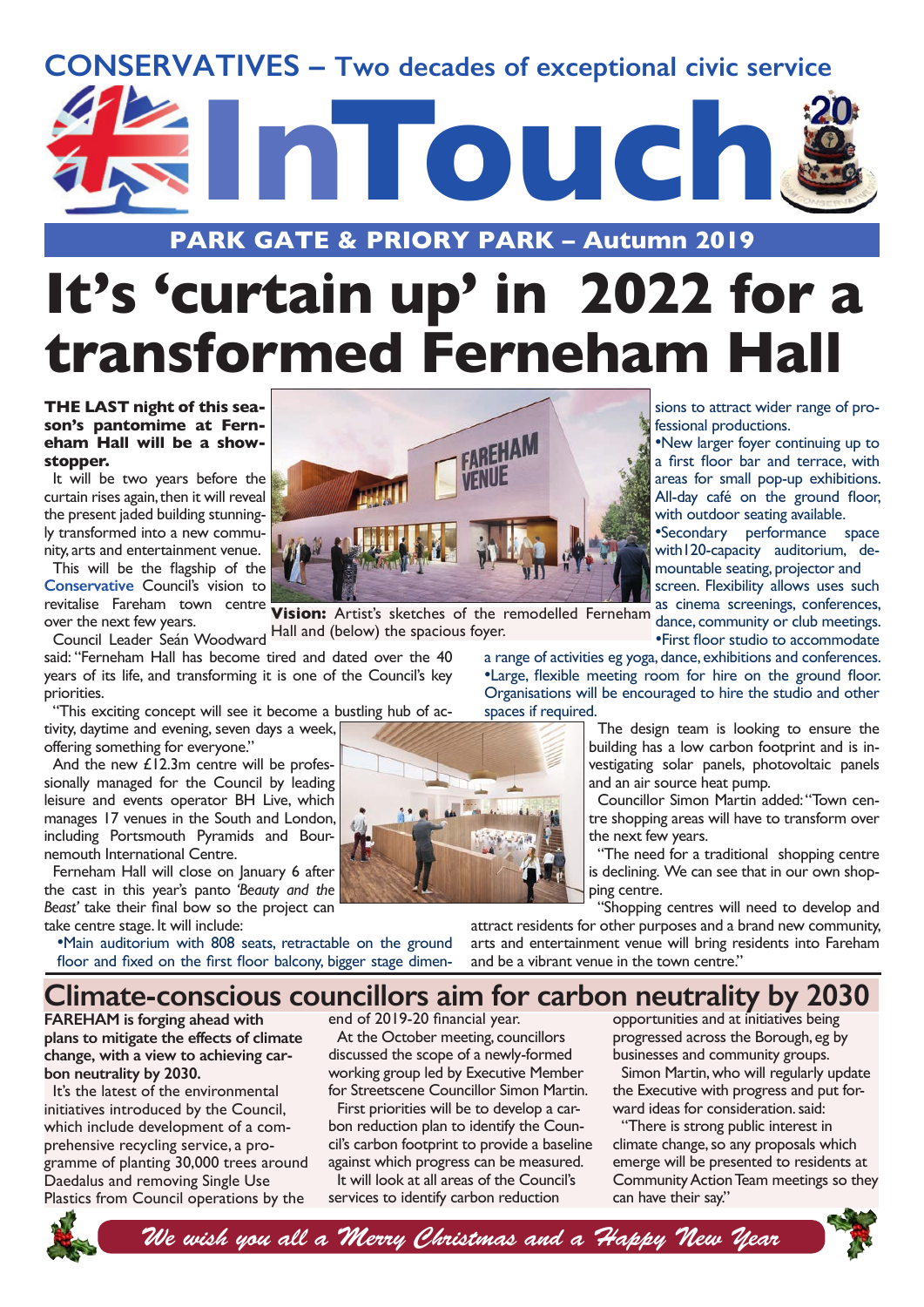#### **New housing strategy**

The Council has launched a new policy on the provision of affordable housing. The Affordable Housing Strategy sets out how it will be delivered over the next 5 years, including Council housing. There are around 4,200 affordable homes in the Borough, but the Council estimates that another 3,500 will be required by 2036 to meet demands.

We won the best place to retire category, with Yopa, a national estate agent.

#### **Hospice cheque**

Councillor Simon Martin, in his role as Chairman of the Portchester Crematorium Joint Committee, presented a cheque for £8,000 to Rowans Hospice.

#### **Best place to retire**

Fareham has been named the best place to retire in the UK in Yopa's National Guide 2019.

They cited our proximity to the sea, fantastic local amenities, relatively affordable house prices and location. In an Office of National Statistics 'life satisfaction' survey, Fareham came third in the UK.

ONS data shows the Borough's reputation in this category has been steadily rising.

#### **Card aids rough sleepers A donation card has been launched making it easier to give money to**

**a charity which directly helps rough sleepers in Fareham rather than** 



**Ian Bastable** 5 Blake Close **Whiteley** 

Fareham PO15 7LT Tel: 074 4455 2194

**giving cash directly to individuals.**  It will be particularly welcomed in wards where the problem has led to demands from residents to tackle it. Fareham Street Aid created the card with a QR code which can be scanned with money going straight to the Two Saints charity.

They are available from reception at the Civic Offices, One Community in Fareham Shopping Centre and the Citizens Advice Bureau.

Whether you voted for us or not, your Conservative councillors promise the highest standards of service to everyone in the community. Contact us any time and we'll respond personally within 48 hours.

#### **Seán Woodward**

8 Persian Drive Whiteley PO15 7BJ Tel: 01489 881030 email: sean.woodward@hants gov.uk



#### **COUNTY COUNCILLOR Fareham Sarisbury**

#### **BOROUGH COUNCILLORS Park Gate & Priory Park** COME AND JOIN US

If you support Conservative principles and would like to vote to select your Council and Parliamentary candidates, to attend social and political events or help us by delivering InTouch in your street, then why not join Park Gate Branch of Fareham Conservative Association? Contact Simon Woodhams 07971 288993 or simon@ sjwuk.com

brance Day, but during the moving service and wreath-laying none was forgotten.



email: ibastable@fareham.gov.uk

**WE SERVE YOU ALL**

## **2 InTouch 42,000 people use Holly Hill Leisure Centre every week. CONSERVATIVES promised it. We delivered. InTouch 3**



## **Treasure hunters**

**SARISBURY and Park Gate Conservatives held a treasure hunt in the area.** 

It was well attended and started at Burridge Village Hall and finished in Warsash. Winners were Denise and Mark

Steward and Julie Carbutt, who were presented with their prize by Seán Woodward.

The event was organised by Seán Woodward and Joanne Bull and another will be held next spring. Some of the participants are pictured.

Our next event is a New Year's drinks on January 5.Tickets are £6. Please contact Simon Martin for more details.

**Nominations wanted for citizen awards**

**RESIDENTS are asked to nominate local heroes for Citizen or Young Citizen of Honour awards.**

The annual awards honour those who have made a difference to the lives of local people. Previous winners have been nominated for bravery, helping others at school or college, coping with something life changing, volunteering, helping the local environment or caring for an individual. Councillor Simon Martin said: "No matter what it is, we want to hear about it, so we can give local

heroes the recognition they deserve."

Winners will be invited to Mayor Making in May to receive their award from the outgoing Mayor and a reception with the new Mayor to receive Citizen of Honour certificates and a £100 anytime spend card. To nominate your hero either fill out a form online,

call 01329 824310 or email

publicity@fareham.gov.uk

**THEIR names were carved with pride and a nation's gratitude for their sacrifice in two world wars.**

But time and weather had almost obliterated several of the names on the 1914-18 side of Sarisbury's war memorial.

Fareham Council, which has been responsible for upkeep of the memorial since it was dedicated on Armistice Day 1921, was determined to restore them. Councillor Simon Martin said: "Following wide-ranging consultations with stonemasons, national memorial and conservation specialists the Council has now appointed a company with the technical capability to restore missing and

badly eroded names as originally inscribed. "This work will take place during a suitable spell of dry weather."

Sadly, they were unable to restore the names in time for this year's Remem-

# **Recarving their names with pride Changes make voting easier**

**CHANGES are being made to the location of polling stations in Park Gate Ward – but not in time for the General Election.** The Council acted after residents were asked for their views, aimed at reducing the distance they had to travel to vote. At present, because of the ward's rapid expansion, 75% of voters

have to go to the same polling station.

Councillor Ian Bastable said thanks to changes made by Council officers, there would be a far more even distribution for those going to polling stations in Priory Park Community Centre and the church hall in Middle Road.

Voters will be notified of any change of polling location. The changes are planned for the May 2020 elections onwards. •If anyone would like a postal vote or if they're not going to be here and need a proxy voter, please get in touch with us. We can help.



# **Simon Martin**

230 Botley Road Burridge Southampton SO31 1BL Tel: 01489 325805 email: smartin@fareham.gov.uk **Planners give Welborne the green light for 6,000 new homes**

**A NEW community north of Fareham moved a step closer when Council planners granted outline consent for Welborne Garden Village.**

Buckland Development Ltd plans include up to 6,000 new homes, new district and local centres, schools, shops and community facilities.

Other features of the development: •Major improvements to Junction 10 on the M27 turning it into an all-moves junction •More than 1,000,000 sq ft of employment space creating around 6,000 new jobs •Community and health facilities; local pub and hotel

·•New secondary school, 3 new primary schools, nursery and pre-schools

·•Sports facilities, play areas and allotments •270 acres of natural green space

There is also the possibility of a new rail station to serve the community.

After serious consideration, Park Gate Councillor Ian Bastable was happy to pass the application.

He said: "Unlike many other applications proposed by national developers, this one actually seems to care about the quality of the lives and homes we will be building."

Ian's pledge to Park Gate when he stood for election was 'the right housing in the right places'.

He believes Welborne meets this in many ways that he's not seen in other applications since he joined the Council, adding:

"Let's hope Welborne lives up to these promises and takes some pressure to build away from the rest of the Borough."







**MUMS WITH TODDLERS**  ardous crossing to the shops. **have to 'chance their luck' running the gauntlett to cross a busy Locks Heath road.**

And elderly residents in nearby sheltered housing accommodation also fear for their safety trying to cross.

Both situations led to demands to ward Councillors Susan Bayford and Keith Ev-

ans for increased safety measures to be taken.

Keith Evans said residents were worried about the danger of parked cars blocking the street and making it haz-

They were particularly concerned about elderly residents living in sheltered accommodation in High Oaks Close and he was handed a petition (pictured) by High Oaks Residents' Association chairman Ian Futcher calling for extended yellow lines at the junction of Centre Way.

Susan Bayford said many people going to Locks Heath Shopping Centre were considering petitioning for a safe crossing between the pathway and bus stop.

She said: "Bus passengers, mothers and toddlers visiting the Genesis Centre, patients going to the surgery, visi-

tors to Lockswood Day Care Centre and many others have to chance their luck to cross this very busy road.

"Their plea to Hampshire Highways is to install a traffic crossing." Shopping Centre manager Sarah Cotton said many customers had approached her and she firmly supported a crossing on Centre Way.

Keith Evans will hand the High Oaks petition and High Oaks request to the County Council for consideration by the highways team.

MAIN PHOTO: Shopping Centre manager Sarah Cotton (left) discusses the Centre Way crossing problem with residents Jenny and Anton Minchin.